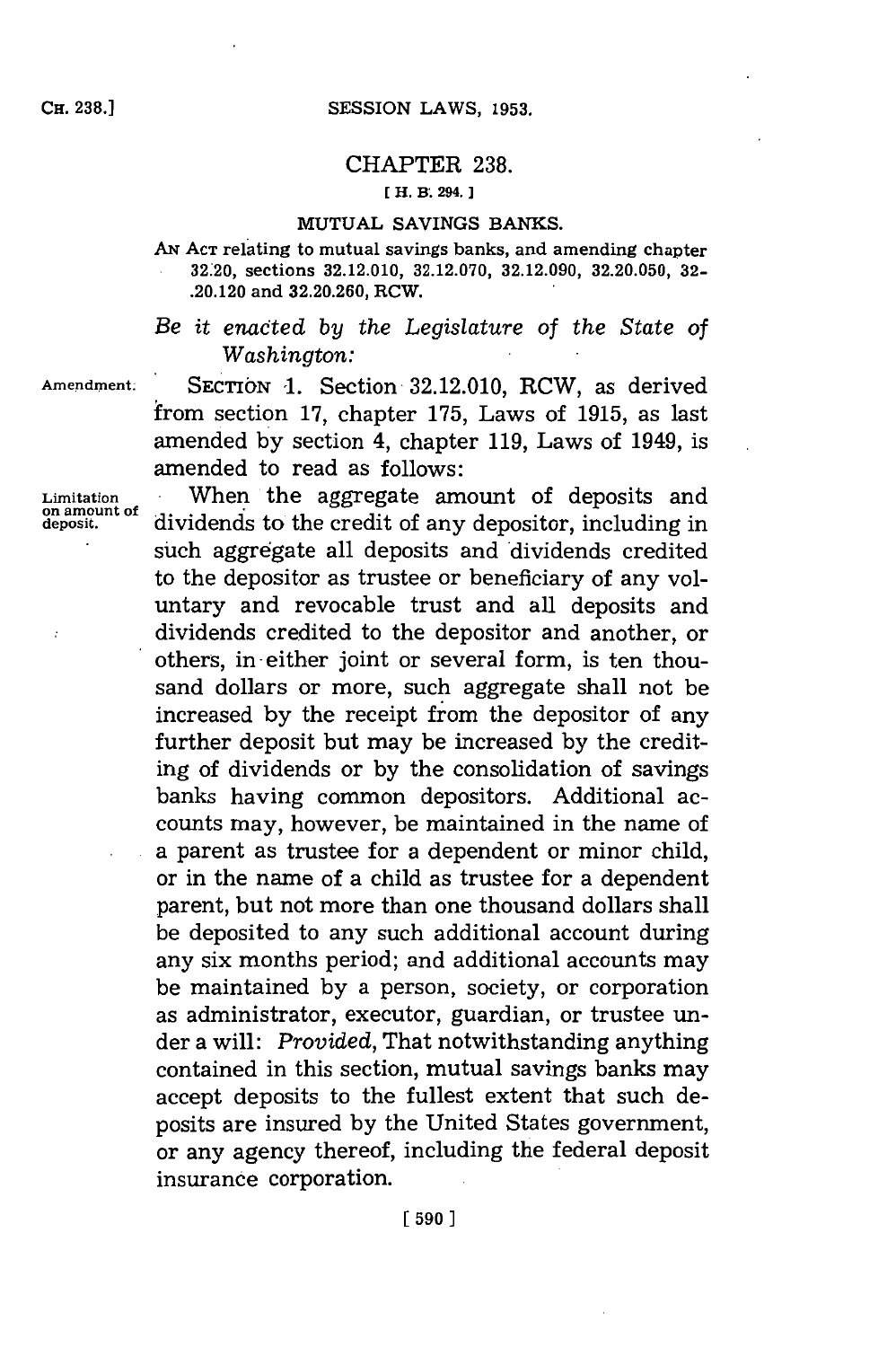Every such bank may further limit the aggregate  $\frac{Bank}{limit}$ amount which an individual or any corporation or withdrawal. society may have to his or its credit to such sum as such bank may deem expedient to receive; and may in its discretion refuse to receive a deposit, or may at any time return all or any part of any deposits or require the withdrawal of any dividend.

SEC. 2. Section 32.12.070, RCW, as derived from **Amendment.** section **23,** chapter **175,** Laws of **1915,** as last amended **by** section **3,** chapter **15,** Laws of 1941, is amended to read as follows:

**(1)** Gross current operating earnings. Every **Computation** savings bank shall close its books, for the purpose of banks to **close** books. computing its net earnings, at the end of any period for which a dividend is to be paid, and in no event less frequently than semiannually. To determine the **Gross** amount of gross earnings of a savings bank during any dividend period the following items may be included:

(a) **All** earnings actually received during such period, less interest accrued and uncollected included in the last previous calculation of earnings;

**(b)** Interest accrued and uncollected upon debts owing to it secured **by** authorized collateral, upon which there has been no default for more than one year, and upon corporate bonds, or other interest bearing obligations owned **by** it upon which there is no default;

(c) The sums added to the cost of securities purchased for less than par as a result of amortization;

**(d)** Any profits actually received during such period from the sale of securities, real estate or other property owned **by** it;

(e) Such other items as the supervisor, in his discretion and upon his written consent, may permit to be included.

**[CH. 238.**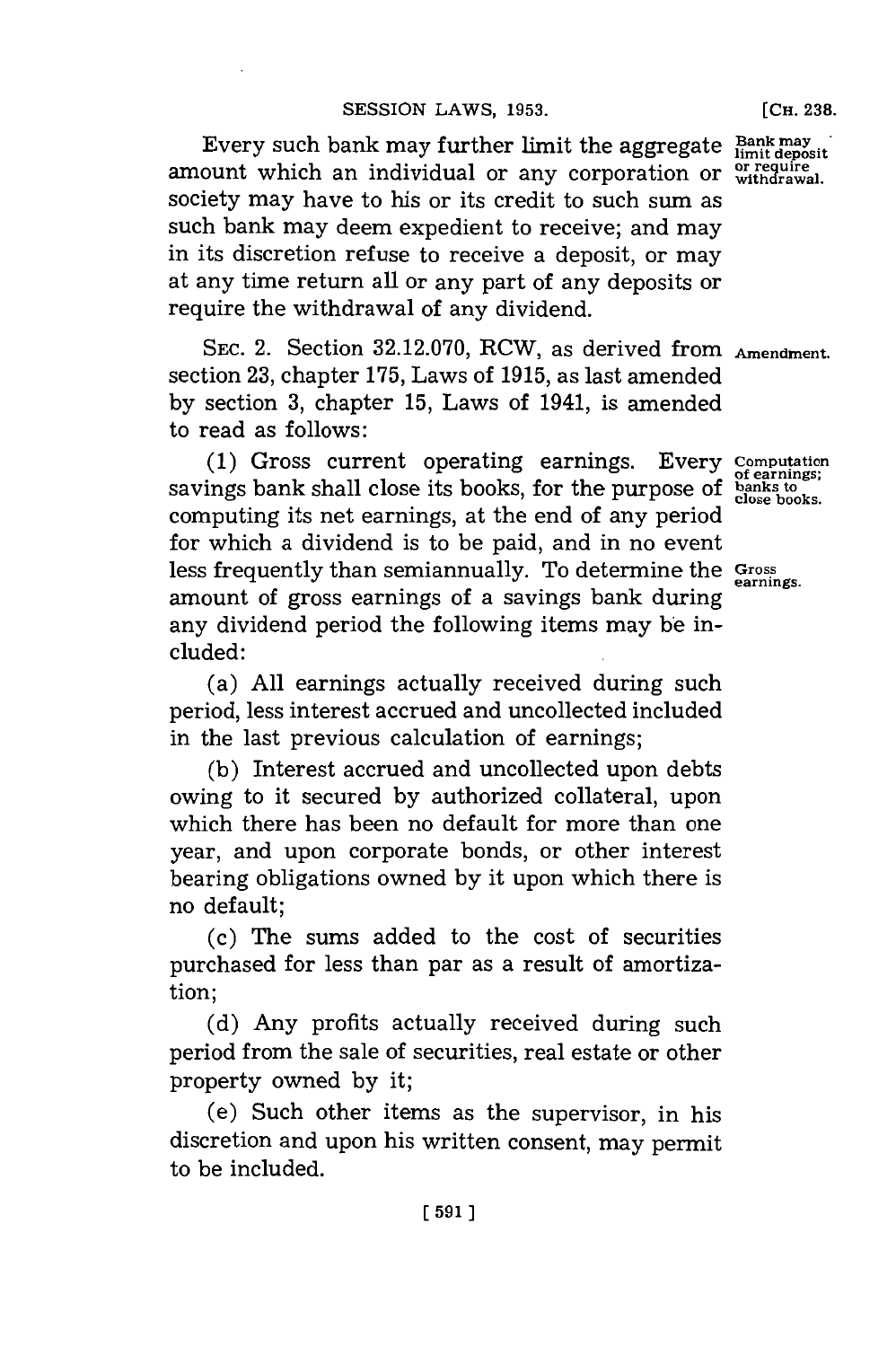**Net earnings.** (2) Net current earnings. To determine the amount of its net earnings for each dividend period the following items shall be deducted from gross earnings:

> (a) **All** expenses paid or incurred, both ordinary and extraordinary, in the transaction of its business, the collection of its debts and the management of its affairs, less expenses incurred and interest accrued upon its debts deducted at the last previous calculation of net earnings for dividend purposes;

> **(b)** Interest paid or accrued and unpaid upon debts owing **by** it;

> (c) The amounts deducted through amortization from the cost of bonds or other interest bearing obligations purchased above par in order to bring them to par at maturity.

> The balance thus obtained shall constitute the net earnings of the savings bank for such period.

> section **25,** chapter **175,** Laws of **1915,** as last amended **by** section 4, chapter **156,** Laws of **1921,** is amended

**Amendment. SEC. 3.** Section **32.12.090,** RCW, as derived from

to read as follows: Dividends; (1) Every savings bank shall regulate the rate of dividends not to exceed six percent per annum upon the amounts to the credit of depositors therewith, in such manner that depositors shall receive as nearly as may be all the earnings of the bank after transferring the amount required **by** section RCW **32.08.120** and such further amounts as its trustees may deem it expedient and for the security of the depositors to transfer to the guaranty fund, which to the amount of ten percent of the amount due its depositors the trustees shall gradually accumulate and hold. Such trustees may also deduct from its net earnings, and carry as reserves for losses, or other contingencies, or as undivided profits, such additional sums as they may deem wise.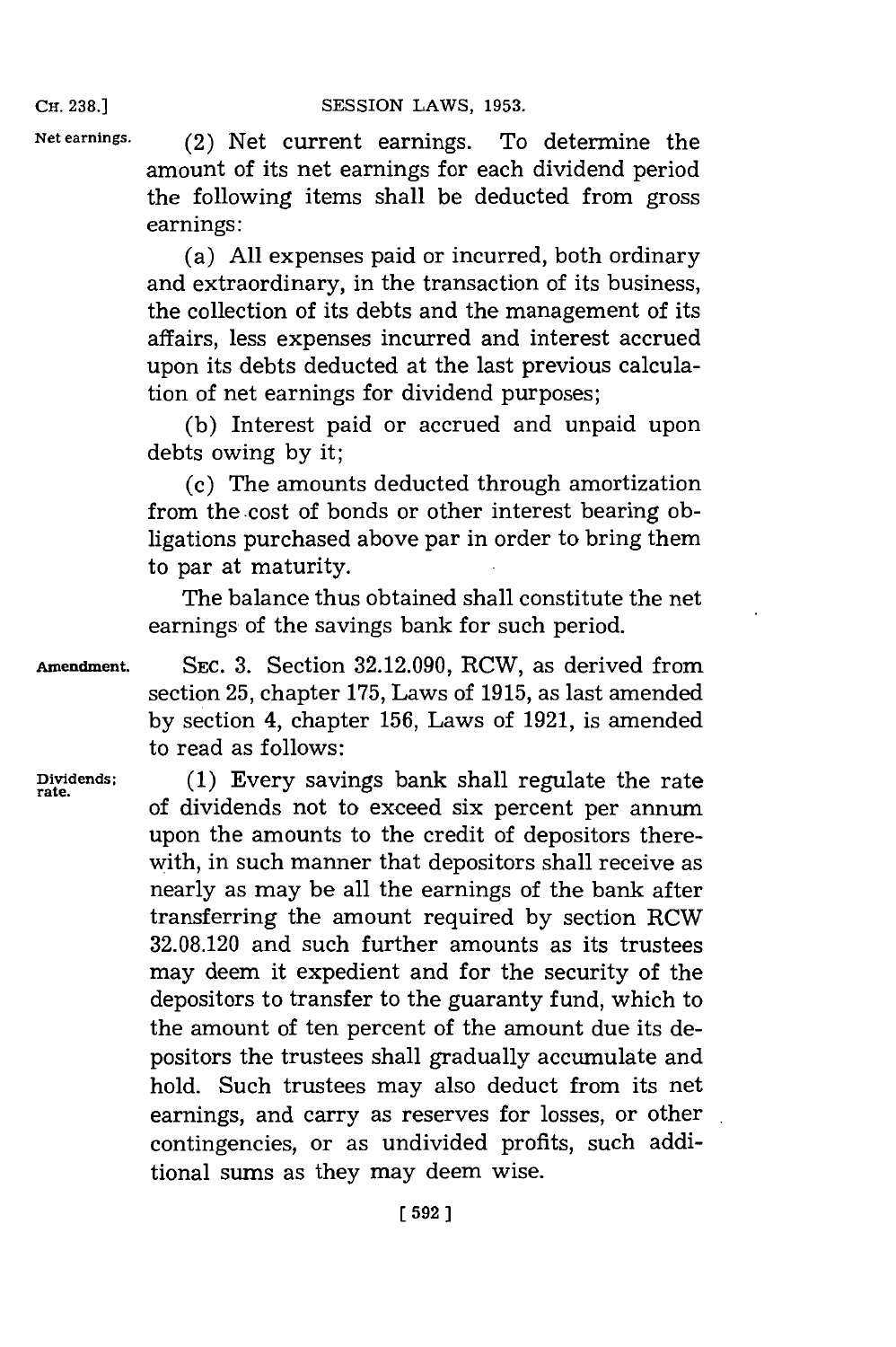(2) Every savings bank may classify its de-  $\frac{Classification}{of\ de\ positions.}$ positors according to the character, amount or duration of their dealings with the savings bank, and may regulate the dividends in such manner that each depositor shall receive the same ratable portion of dividends as all others of his class.

**(3)** Unimpaired contributions to the initial guar- **Unimpaired .ontributios** anty fund and to the expense fund, made by the **of incorpora**incorporators or trustees of a savings bank, shall trustees. be entitled to have dividends apportioned thereon, which may be credited and paid to such incorporators or trustees. Whenever the guaranty fund of any savings bank is sufficiently large to permit the return of such contributions, the contributors may receive dividends thereon not theretofore credited or paid at the same rate paid to depositors.

(4) **A** savings bank shall not: **Prohibitions.**

(a) Declare, credit or pay any dividend except as authorized **by** a vote of a majority of the board of trustees duly entered upon its minutes, whereon shall be recorded the ayes and noes upon each vote;

**(b)** Pay any dividend other than the regular quarterly or semiannual dividend, or the extra dividend prescribed in subsection **(5)** of this section;

(c) Declare, credit or pay dividends on any amount to the credit of a depositor for a longer period than the same has been credited: *Provided,* That deposits made not later than the tenth business day of the month commencing any semiannual or quarterly dividend period, or the fifth business day of any month, or withdrawn upon one of the last three business days of the month ending any quarterly or semiannual dividend period, may have dividends declared upon them for the whole of the period or month when they were so deposited or withdrawn: *Provided further,* That, if the bylaws so provide, accounts closed between dividend periods may be credited with dividends at the rate of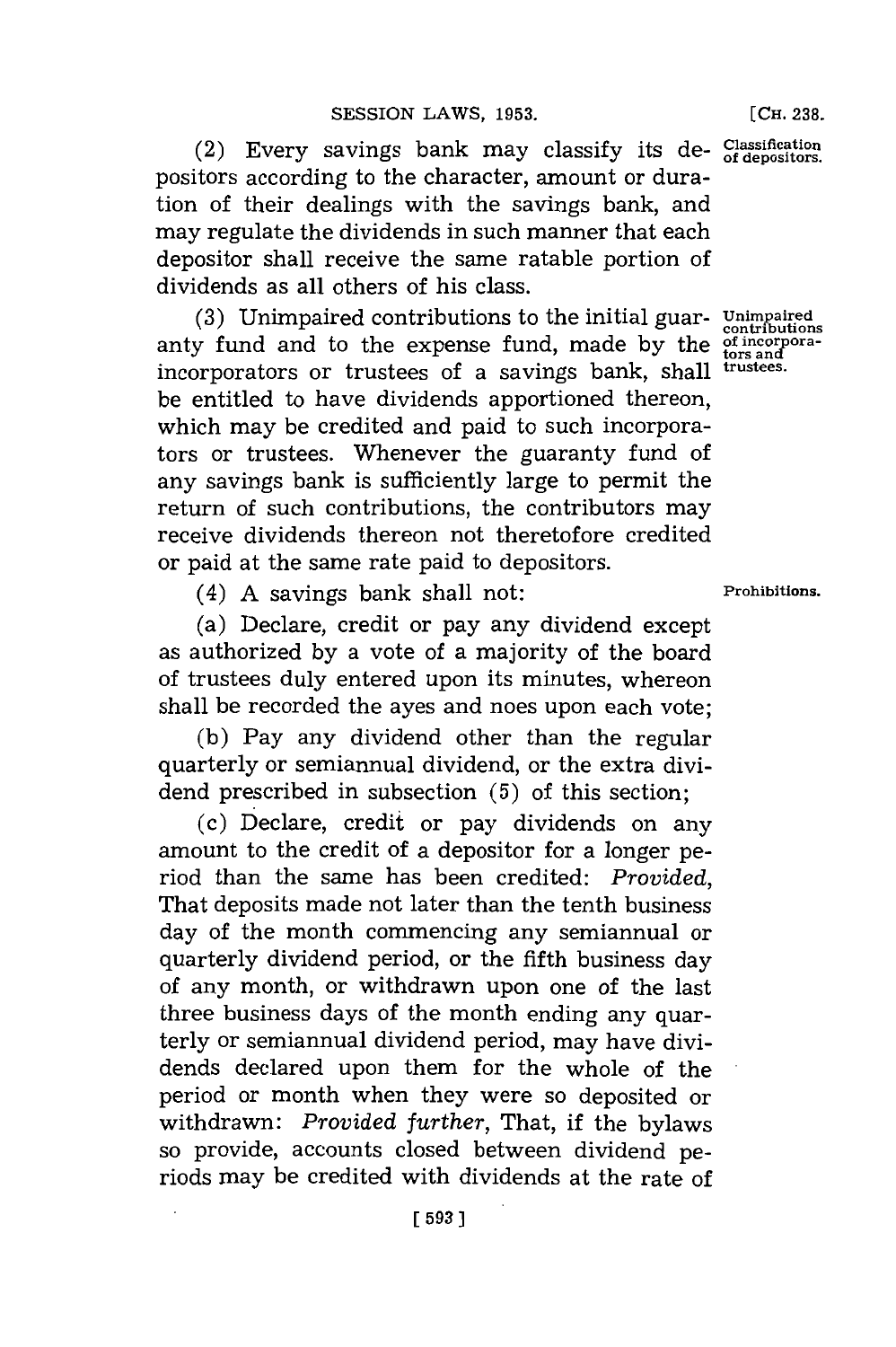## **SESSION LAWS, 1953.**

the last dividend, computing from the first dividend period to the date when closed.

Extra (5) The trustees of any savings bank whose undivided profits and guaranty fund, determined in the manner prescribed in RCW **32.12.070,** amount to more than twenty-five percent of the amount due its depositors, shall at least once in three years divide equitably the accumulation beyond such twenty-five percent as an extra dividend to depositors in excess of the regular dividend authorized. **A** notice posted conspicuously in a savings bank of a change in the rate of dividends shall be equivalent to a personal notice.

**Amendment. SEC.** 4. Section **32.20.050,** RCW, as derived from section 4, chapter 74, Laws of **1929,** is amended to read as follows:

**Investmient A** mutual savings bank may invest its funds in or interest<br>bearing obligations of this state,<br>**bearing**<br>obligations or any agency thereof issued pursuant to the au**obligations** or any agency thereof, issued pursuant to the au**state agency.** thority of any law of this state, whether such bonds or interest bearing obligations are general or limited obligations of the state or such agency.

Investment<br>in bonds or **city or town**

**Amendment. SEC. 5.** Section **32.20.120,** RCW, as derived from section **9,** chapter 74, Laws of **1929,** is amended to read as follows:

A mutual savings bank may invest not to exceed **warrants of** fifteen percent of its funds in the bonds or warrants L. I. D.'s; of any local improvement district of any city or town of this state (except bonds or warrants issued for an improvement consisting of grading only), unless the total indebtedness of the district after the completion of the improvement for which the bonds or warrants are issued, plus the amount of all other assessments of a local or special nature against the land assessed or liable to be assessed to pay the bonds, exceed fifty percent of the value of the benefited property, exclusive of improvements, at the time the bonds or warrants are purchased or taken **by** the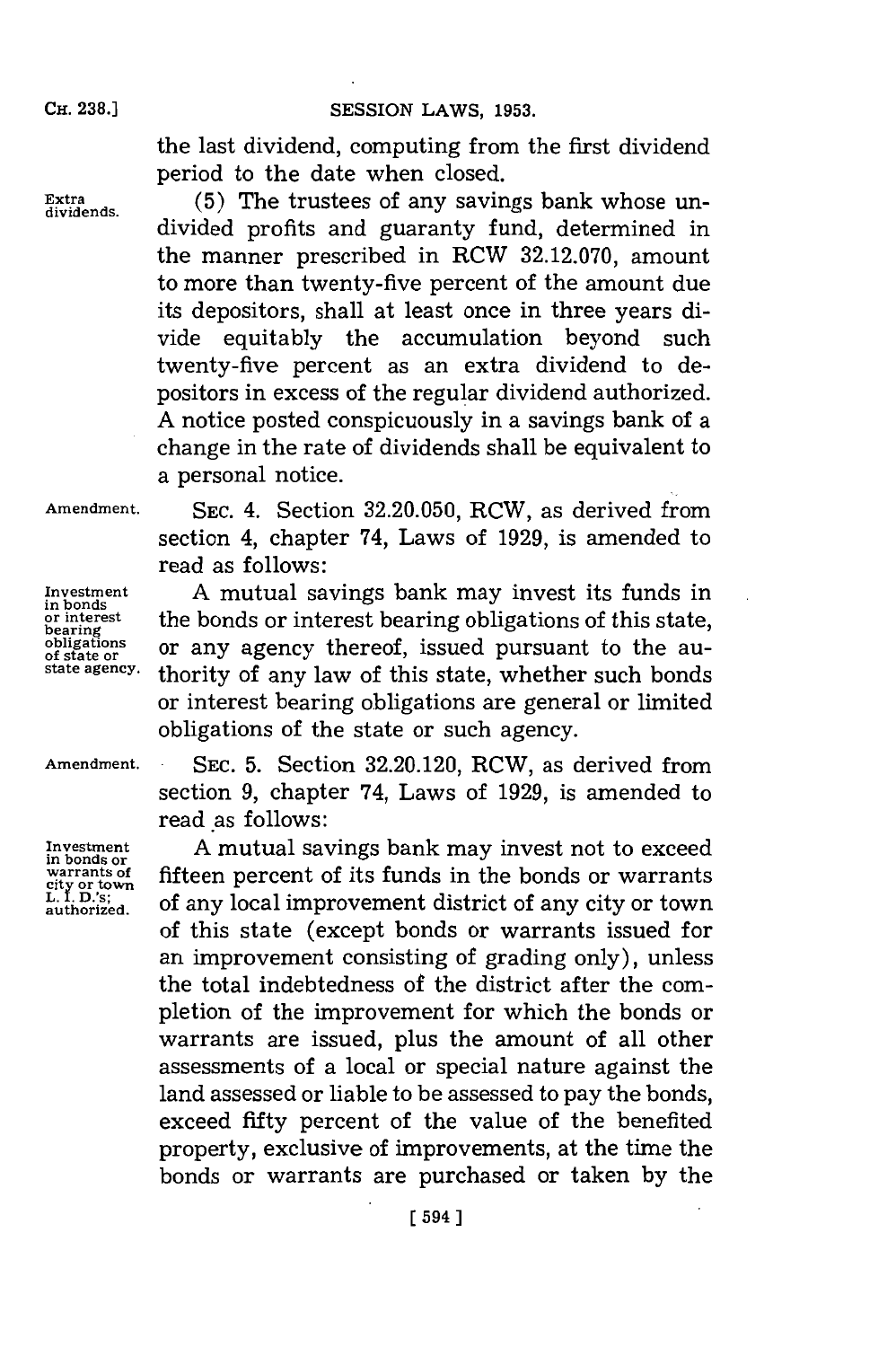bank, according to the actual valuation last placed upon the property for general taxation.

Before 'any such bonds or warrants are purchased **investiga**or taken as security the condition of the district's affairs shall be ascertained and the property of the district examined **by** at least two members of the board of investment who shall report in writing their findings and recommendations; and no bonds or warrants shall be taken unless such report is favorable, nor unless the executive committee of the board of trustees after careful investigation is satisfied of the validity of the bonds or warrants and of the validity and sufficiency of the assessment or other means provided for payment thereof: *Provided*, Bonds within That, excepting bonds issued by local improvement  $\frac{1}{1000}$  issue last districts in cities of the first or second class, for im- **callable** for provements ordered after June **7, 1927,** no local improvement district bonds falling within the twentyfive percent in amount of any issue last callable for payment, shall be acquired or taken as security.

**SEC. 6.** Section **32.20.260,** RCW, as derived from **Amendment.** section **5,** chapter **228,** Laws of 1945, is amended to read as follows:

**A** mutual savings bank may invest not to exceed **Investment in real estate** fifteen percent of its funds in contracts for the sale **contracts.** of real estate subject to the following restrictions:

**(1)** That it acquire the title in fee to the property covered **by** such contract;

(2) That the property subject to the contract is such as would be eligible, and that the balance owing thereon is no greater and is payable within the times prescribed under RCW **32.20.250** for a mortgage loan secured **by** the property;

**(3)** That the purchaser shall not be in default in any of the terms of the contract.

The total amount which a mutual savings bank may invest in contracts for the sale of realty, mortgages upon real estate and participations therein, and

**[ 595]1**